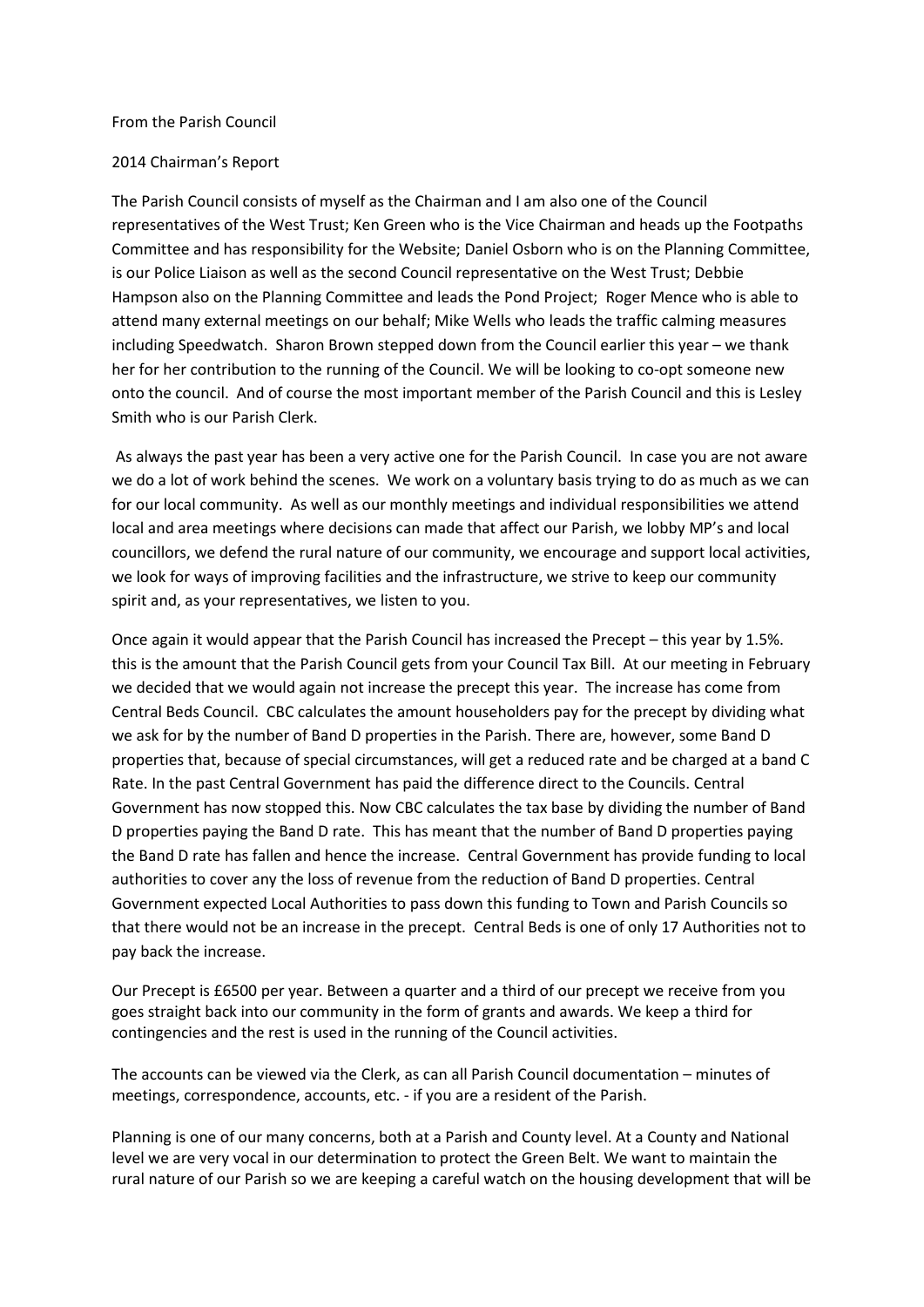coming toward our Parish from Houghton Regis. The A5/M1 link road will be the barrier to the development.

Once the A5/M1 link road is opened there will be a weight ban on traffic through Tebworth plus we might get other traffic calming measures.

You also need to be aware that there may be Planning Application for a Solar Panel farm at Chalgrave Manor Farm.

We are concerned about the provision of Traveller and Gypsy sites. Whilst our Parish is not directly involved, our neighbouring Parishes are involved. We saw only recently in Harlington and Toddington the negative impact that some sections of the Traveller community can cause. However, we are heartened by the questions raised and debate in Parliament about defining a traveller and questioning why there appears to be one set of planning laws for the travelling community and another for the rest of the country. We are pleased that our MP Andrew Selous is central in raising these issues.

We will be doing more to monitor speeding through the Parish. Mike is working with the Police on the Speedwatch campaign. This involves speed checks using a mobile speed sign in both Tebworth and Wingfield. Registration numbers of speeding vehicles are noted, we can send the numbers to the Police and they send out a letter to the owner the vehicle. If they are reported a second time they get a stronger letter – the third time they get a visit from the Police. Other Parishes are also involved in Speedwatch and registration numbers are coordinated by the Police.

We continue to pressure Highways to repair our roads which have suffered over the winter. You will have seen that some work has been done but there is still more to do. We also concerned about the temporary patching. We trust the Central Beds will apply for funding from the money set aside by the Government for road repairs after the extreme wet weather.

The unprecedented amount of rain that we have had at the end of last year and the beginning of this year has led to flooding in Parkview Lane, Hill Close, Hockcliffe Road and down The Lane. We are getting all the gulleys cleared and we are in contact with Highways to look for solutions to Parkview Lane and Hill Close. You may remember we spent a considerable amount on Parkview Lane a few years ago and the flooding was cured – it may be that the soakaway has silted up or we may have to find a way of channelling the excess water.

There has been an increase in crime in our Parish. Please be vigilant and lock up sheds, windows and doors. If you see anything suspicious please report it to the Police or to Dan, myself or any of the Parish Council. We get information about crime in our Parish from the Police we would like even more information particularly % increase or decrease.

Finally the Millennium Youth and the Community Awards for 2013. We have some nominations which is great. Both awards are to recognise a significant achievement or community service. The Millennium Youth Award is for 18 years and under and is a 'well done' for academic or sporting achievement, contribution to the community, overcoming difficulties, or other significant achievement The Community Award is for over 18's and is a 'thank you' for service to the community. If you have a nomination please contact the Clerk, Lesley Smith, or any of the councillors asap.

You are invited to any of our meetings. They are usually on the third Tuesday of the month in the Memorial Hall at 7:30.